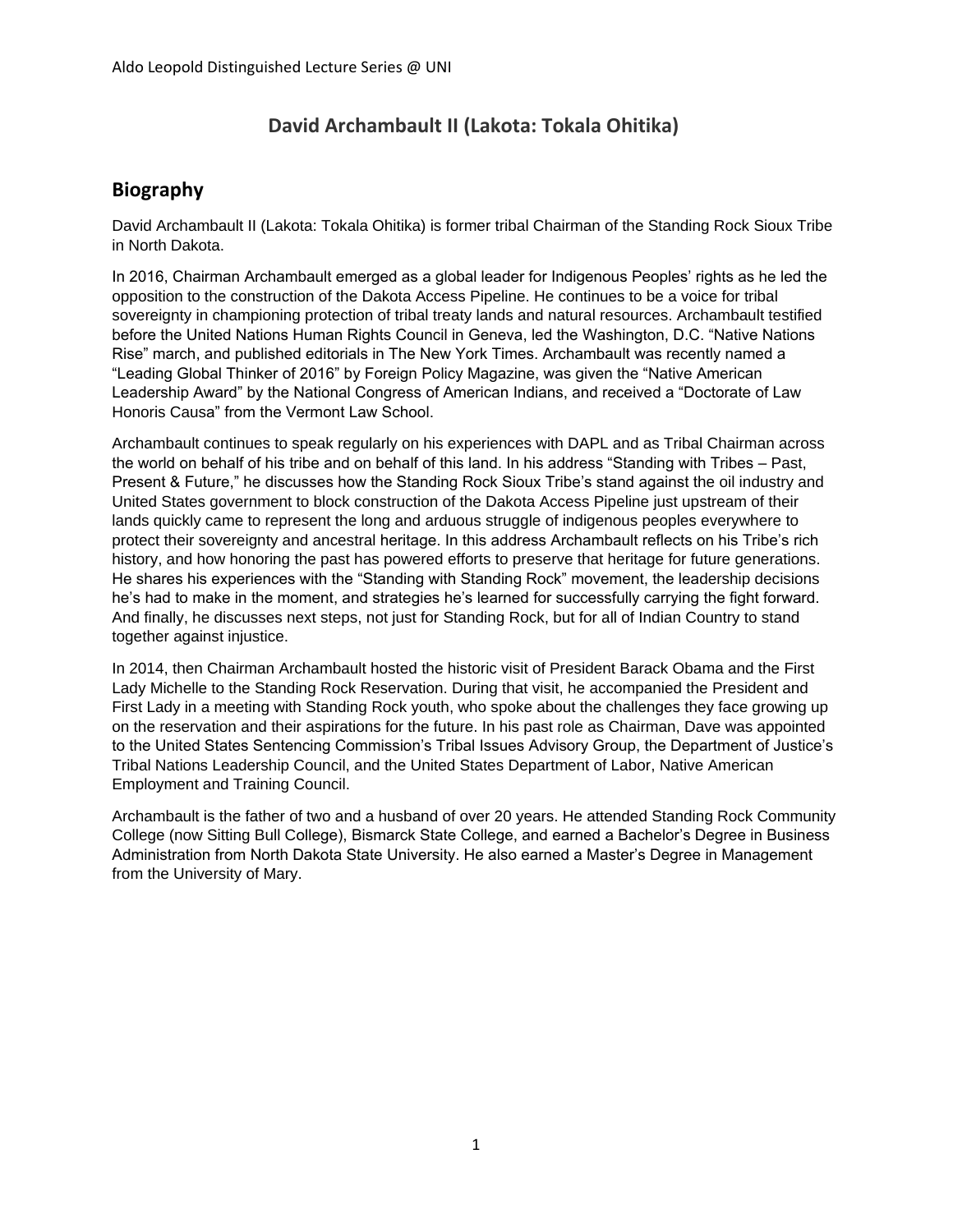## **Readings and Resources**

#### **Selected Books:**



**[Coming Alive by Taylor Brorby](https://www.amazon.com/gp/product/1888160500)** ISBN: 1888160500 Publication Date: 2017-01-31

In Coming Alive Taylor Brorby overcomes his trepidations and embraces the most powerful action of all standing by his words. He commits to what he values most—family, home, the arts, the earth—and becomes a role-model for how we can all learn to take a stand.

### **Selected Articles:**

• [How to Stop a Black Snake](https://www.nytimes.com/2016/12/10/opinion/sunday/how-to-stop-a-black-snake.html)

Erdrich, L. (2016, December 11). How to Stop a Black Snake. New York Times, p. 4.

• [Taking a Stand at Standing Rock](https://www.nytimes.com/2016/08/25/opinion/taking-a-stand-at-standing-rock.html)

Archambault, D. (2016, August 24).Taking a Stand at Standing Rock. New York Times, p. A19.

• [Interview: Standing Rock Sioux Chairman Dave Archambault II On Army Corps Decision](https://www.npr.org/2016/12/04/504365465/standing-rock-sioux-chairman-dave-archambault-ii-on-army-corps-decision)

Standing Rock Sioux Chairman Dave Archambault II discusses news that the Army Corps of Engineers denied an easement for the Dakota Access Pipeline. Audio and full transcript.

[For Native Americans, Land Is More Than Just the Ground Beneath Their Feet](https://www.theatlantic.com/politics/archive/2016/09/for-native-americans-land-is-more-than-just-the-ground-beneath-their-feet/500462/)

Mosteller, K. (2016, Sept. 17). For Native Americans, Land Is More Than Just the Ground Beneath Their Feet. Atlantic, 318(2)